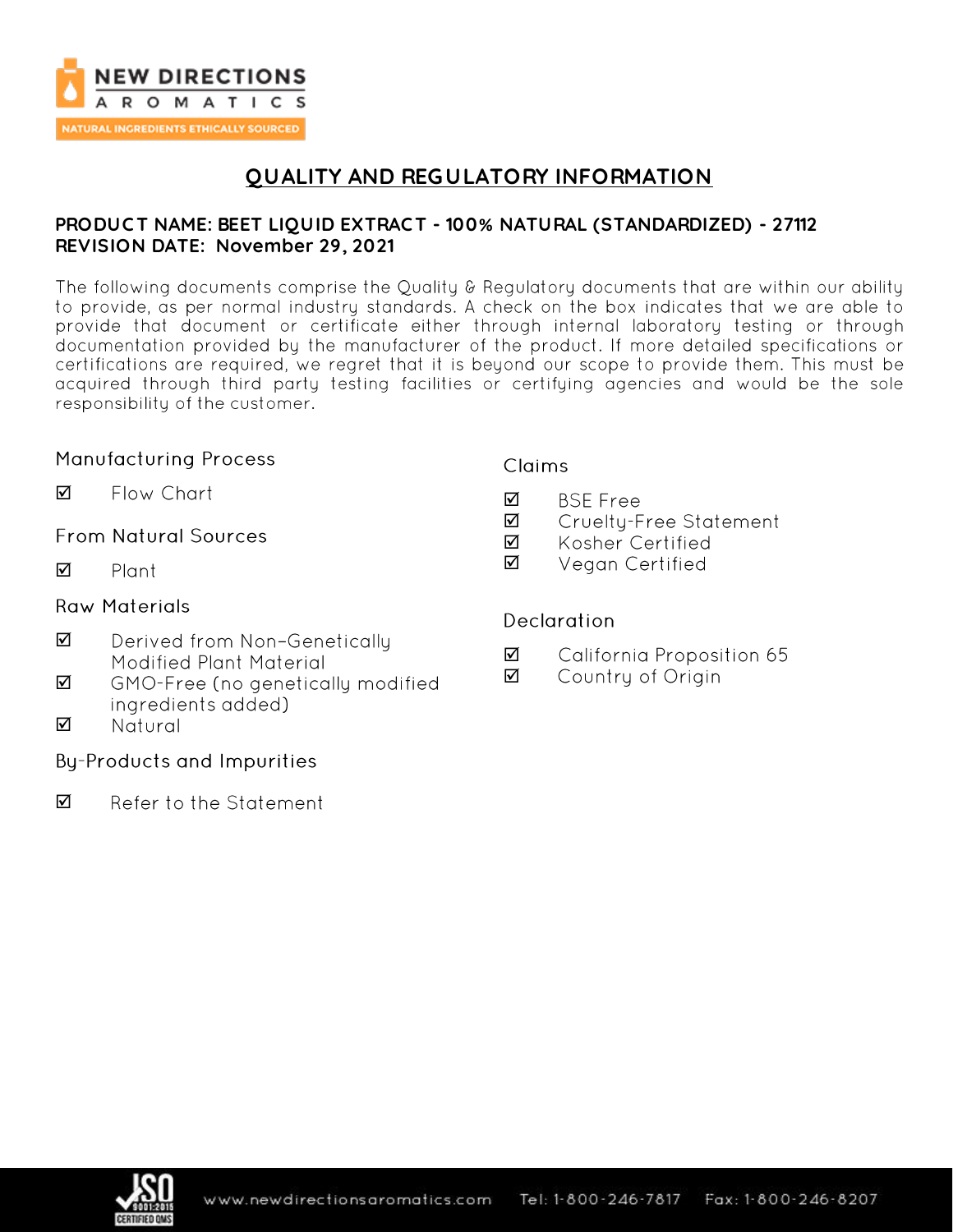

# **FLOW C HART**

**PRODUC T NAME: BEET LIQUID EXTRAC T - 100% NATURAL (STANDARDIZED) - 27112**



### Disclaimer & Caution

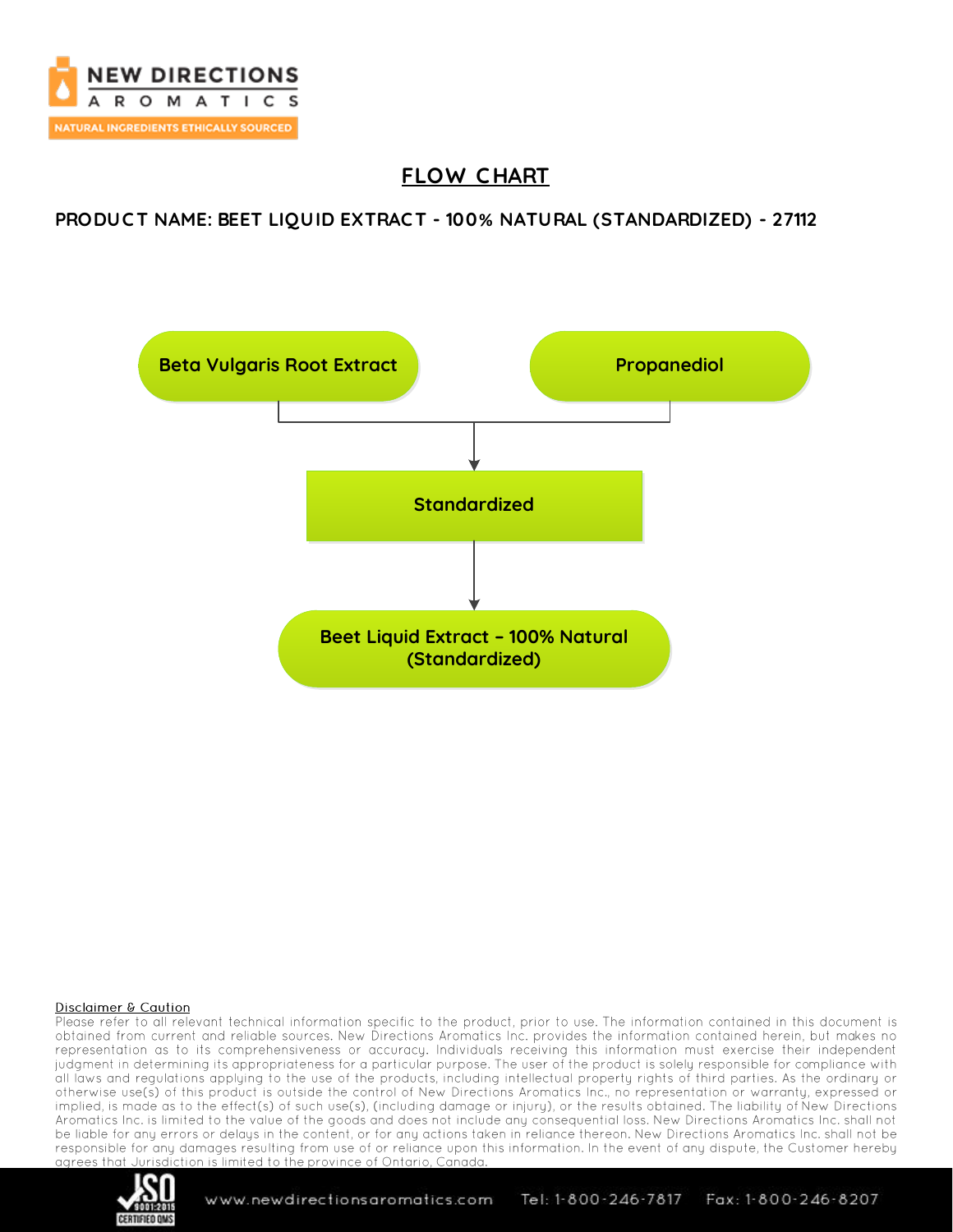

# **GMO STATEMENT**

### **PRODUC T NAME: BEET LIQUID EXTRAC T - 100% NATURAL (STANDARDIZED) - 27112**

We hereby declare that, to the best of our knowledge, this product was not produced from or with GMO plant material.

#### Disclaimer & Caution

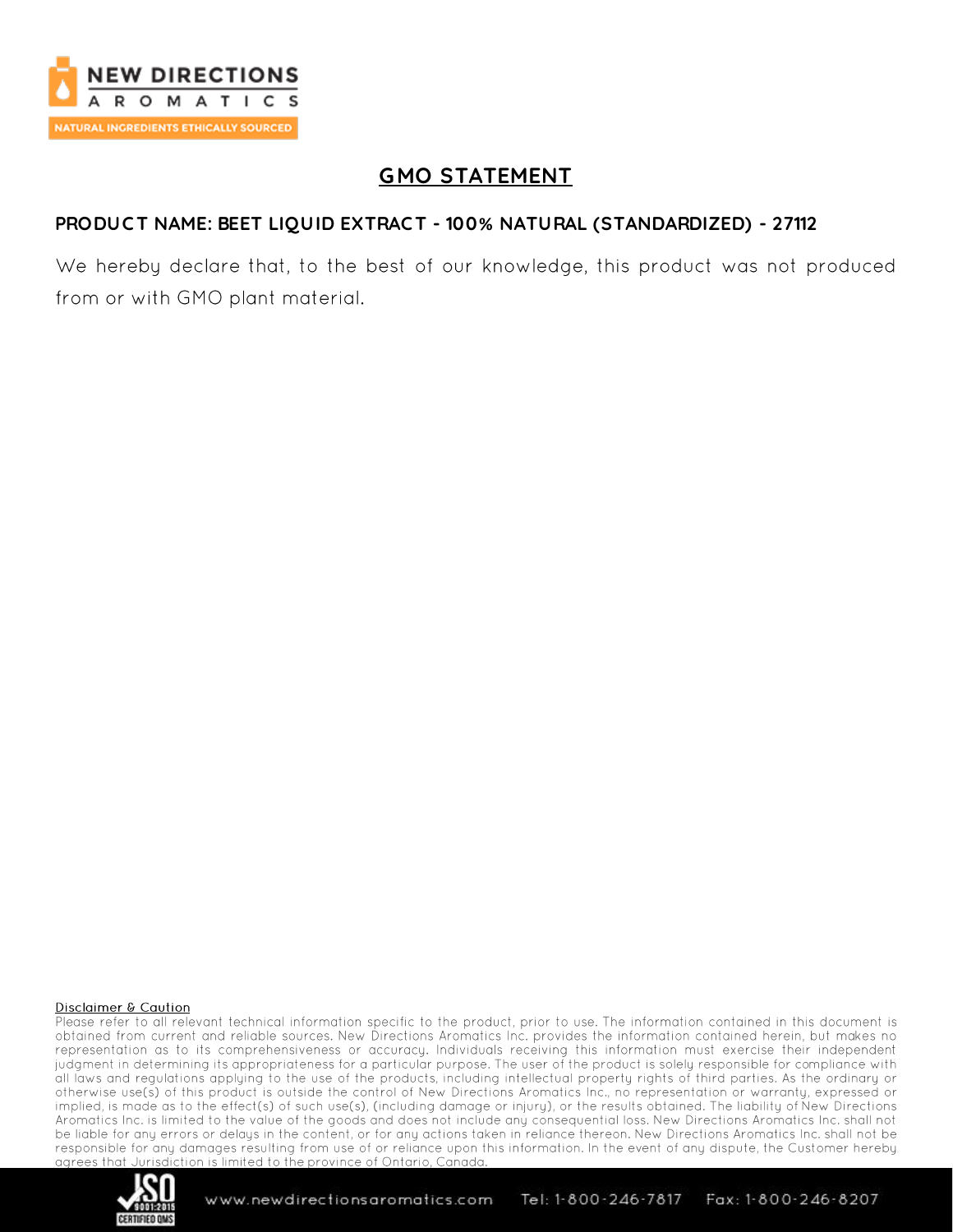

# **NATURAL STATEMENT**

## **PRODUC T NAME: BEET LIQUID EXTRAC T - 100% NATURAL (STANDARDIZED) - 27112**

We hereby declare that, to the best of our knowledge, this product is 100% natural.

#### Disclaimer & Caution

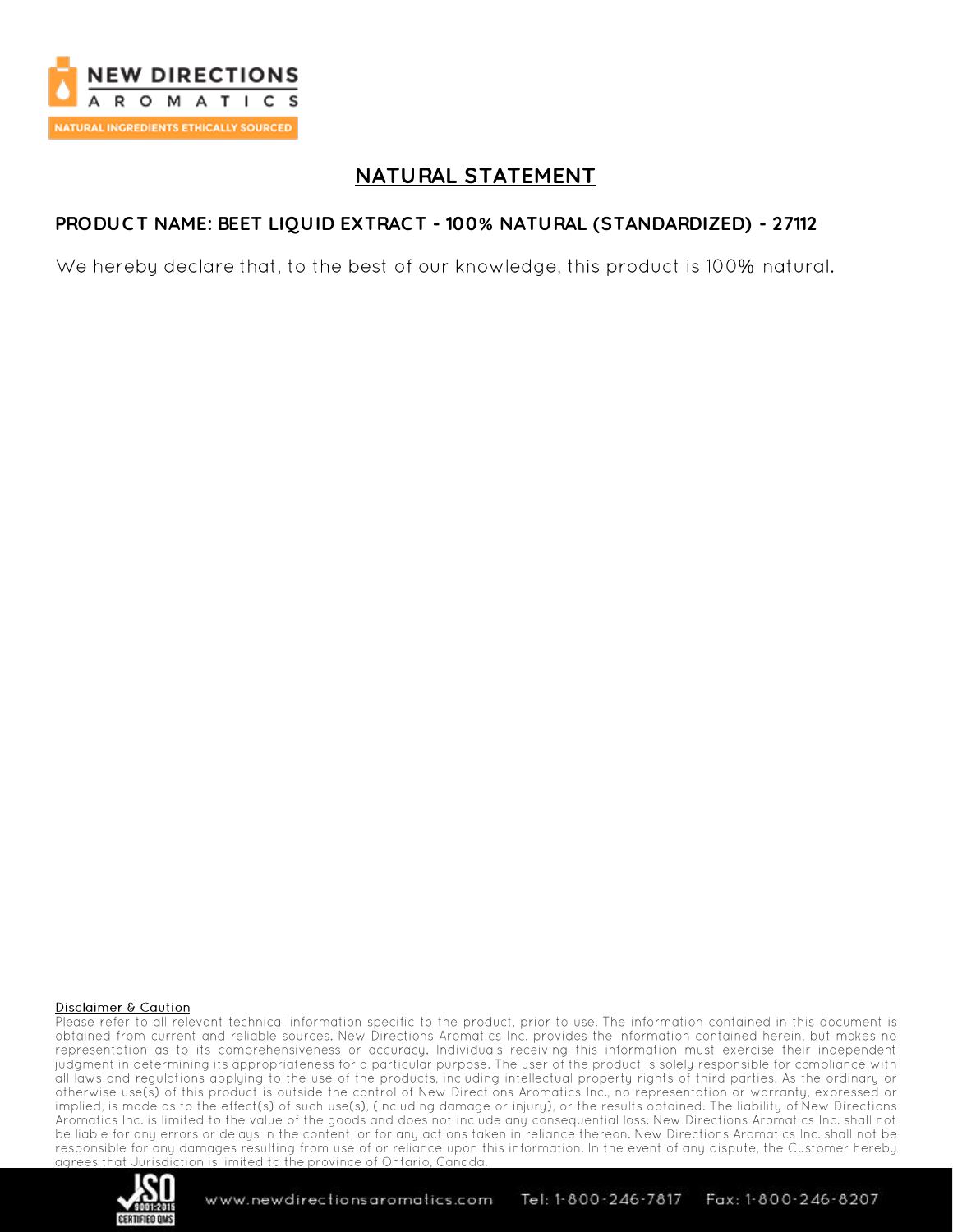

# **BY – PRODUC TS & IMPURITIES STATEMENT**

## **PRODUC T NAME: BEET LIQUID EXTRAC T - 100% NATURAL (STANDARDIZED) - 27112**

We hereby declare that, to the best of our knowledge, this product does not contain any of the following by products and/or Impurities:

- Parabens •
- Phthalates •
- •Nanomaterial

### Disclaimer & Caution

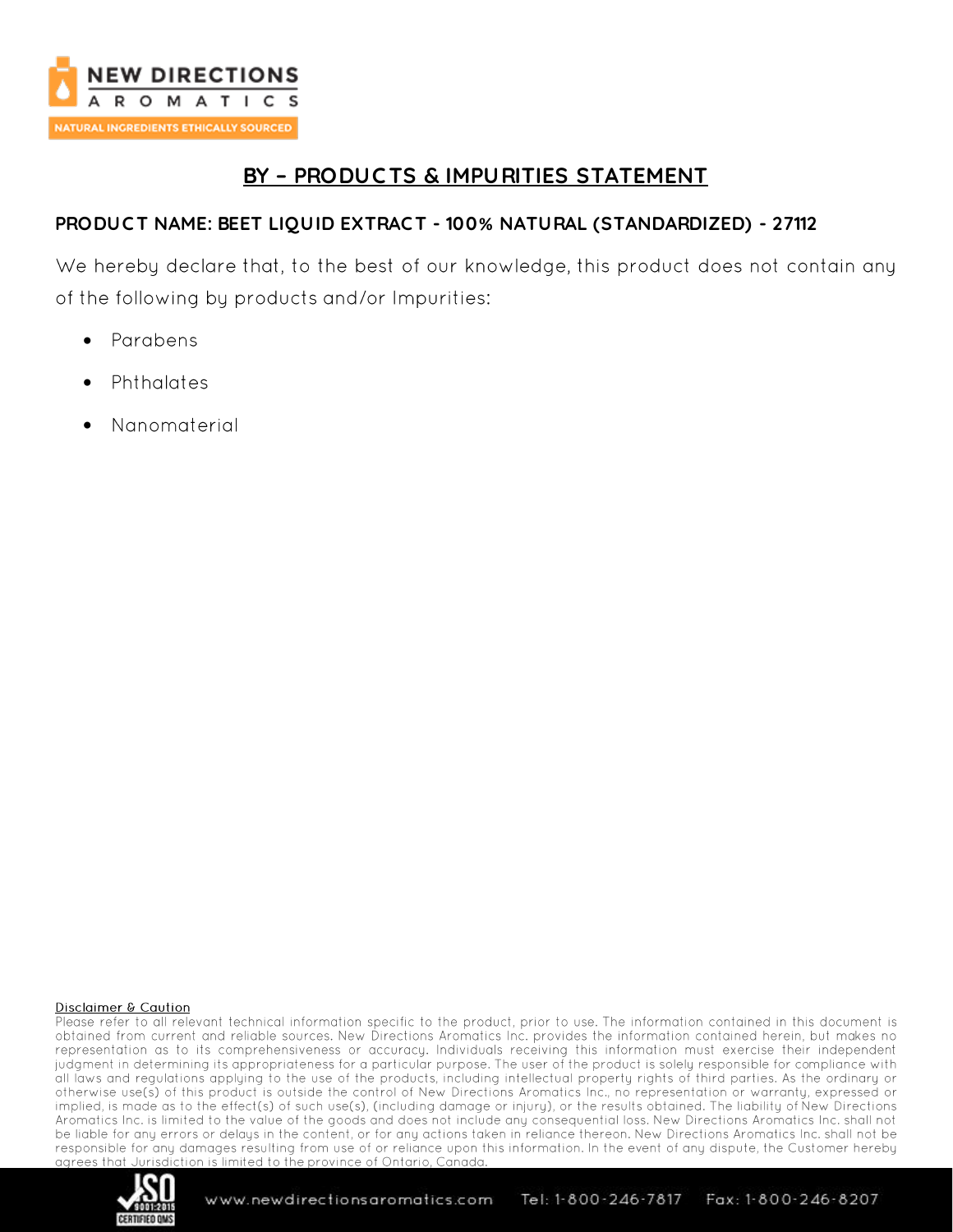

# **DEC LARATION OF BOVINE/TRANSFERABALE SPONGIFORM ENC EPHALOPATHY (BSE/TSE)**

## **PRODUC T NAME: BEET LIQUID EXTRAC T - 100% NATURAL (STANDARDIZED) - 27112**

We hereby declare that, to the best of our knowledge, this product was not made with, nor contains, any animal material or derivatives, and is free of BSE/TSE.

#### Disclaimer & Caution

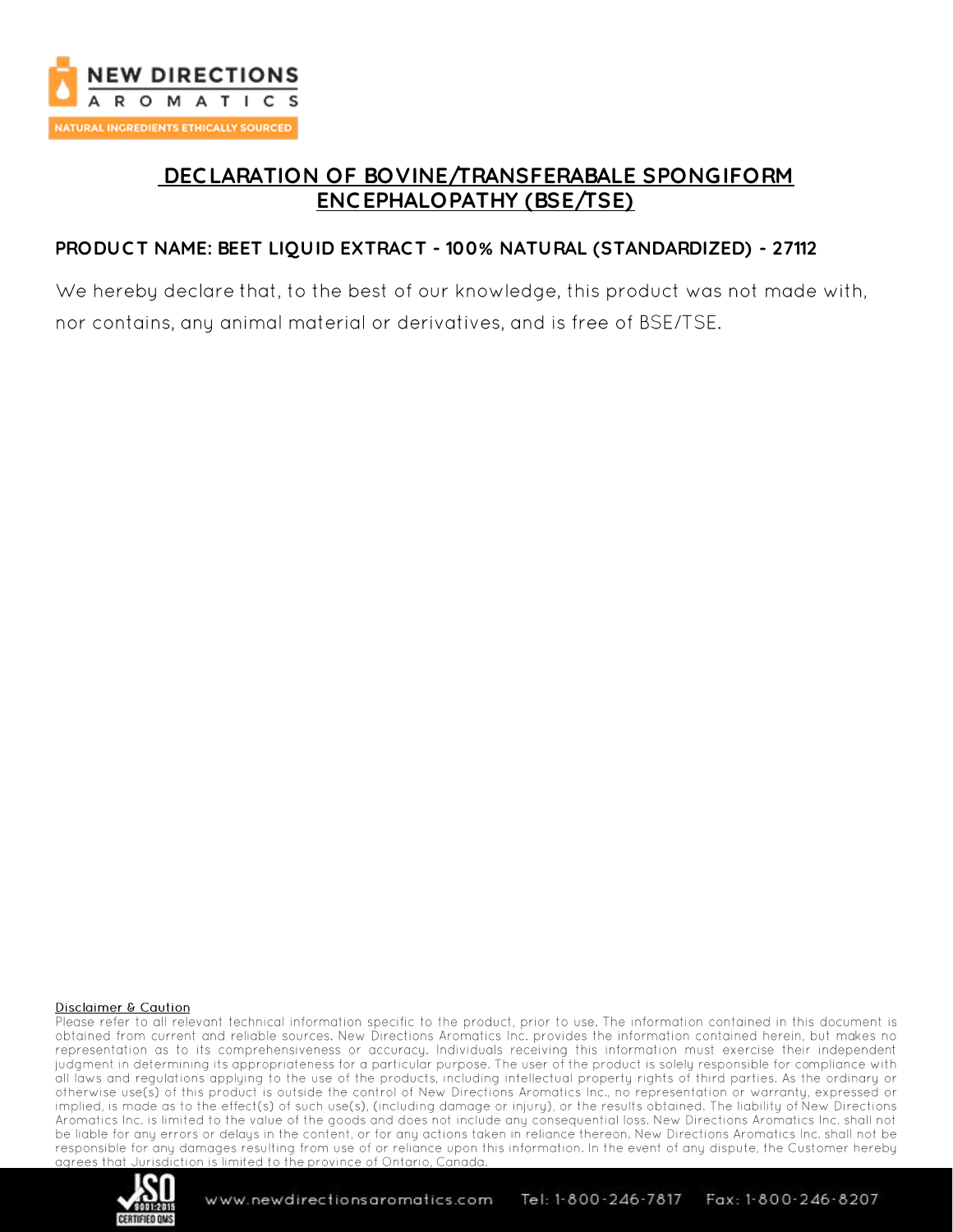

## **C RUELTY-FREE STATEMENT**

### **PRODUC T NAME: BEET LIQUID EXTRAC T - 100% NATURAL (STANDARDIZED) - 27112**

We hereby declare that, to the best of our knowledge, this product has not been tested on animals.

#### Disclaimer & Caution

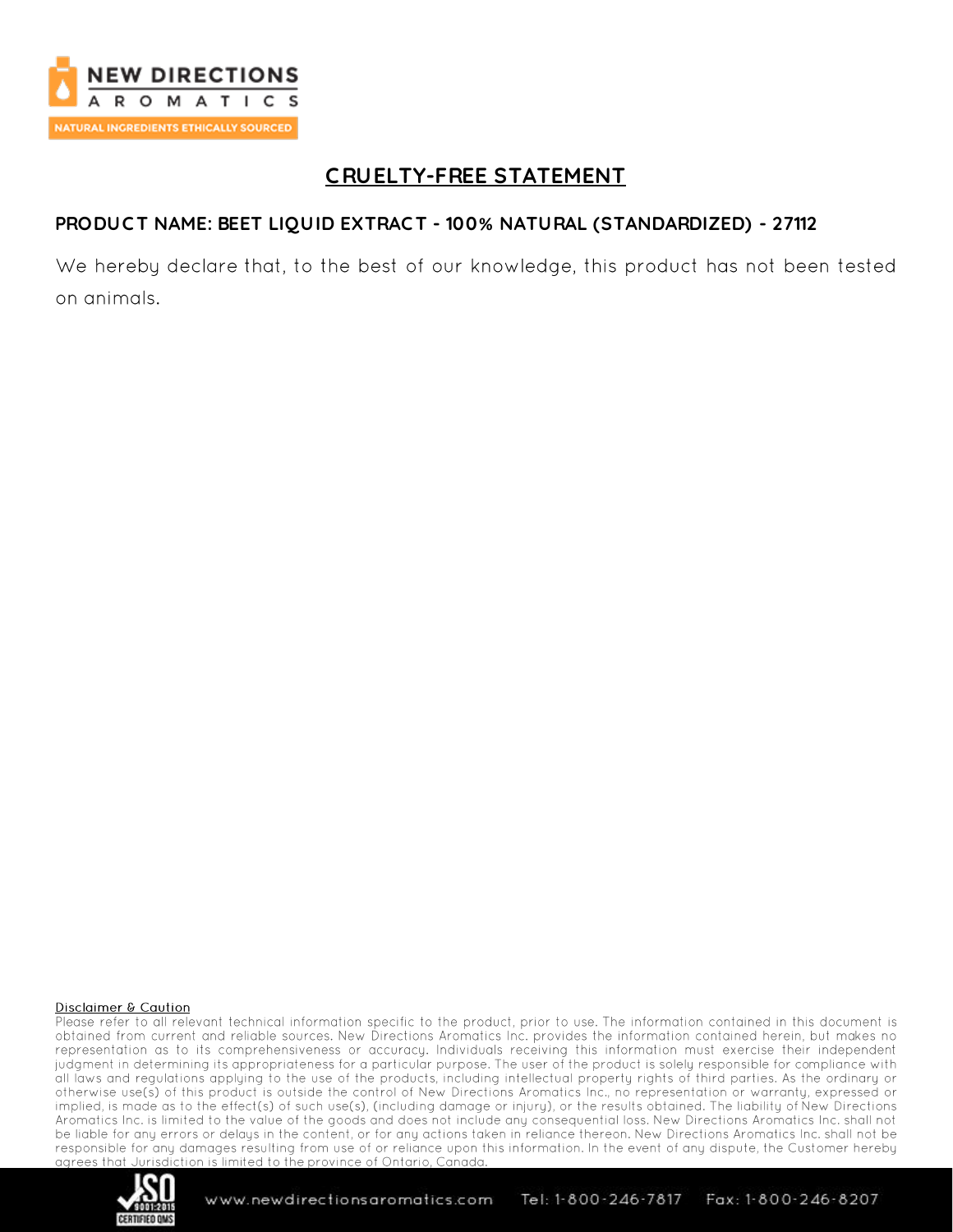

# **KOSHER STATEMENT**

## **PRODUC T NAME: BEET LIQUID EXTRAC T - 100% NATURAL (STANDARDIZED) - 27112**

We hereby confirm that, this product has been certified to Kosher Standards.

### Disclaimer & Caution

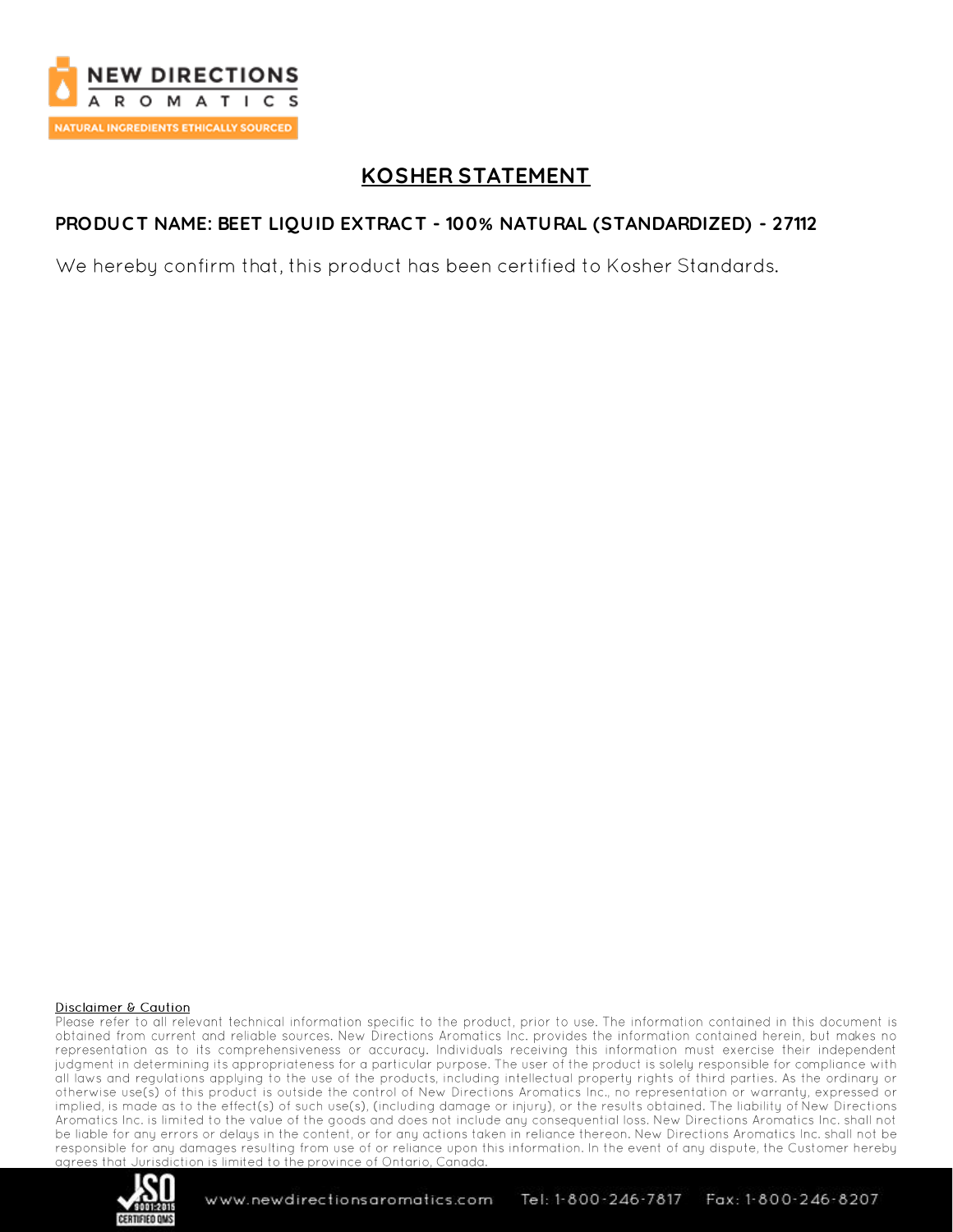

# **VEGAN STATEMENT**

## **PRODUC T NAME: BEET LIQUID EXTRAC T - 100% NATURAL (STANDARDIZED) - 27112**

We hereby confirm that, this product has been certified to Vegan Standards.

### Disclaimer & Caution

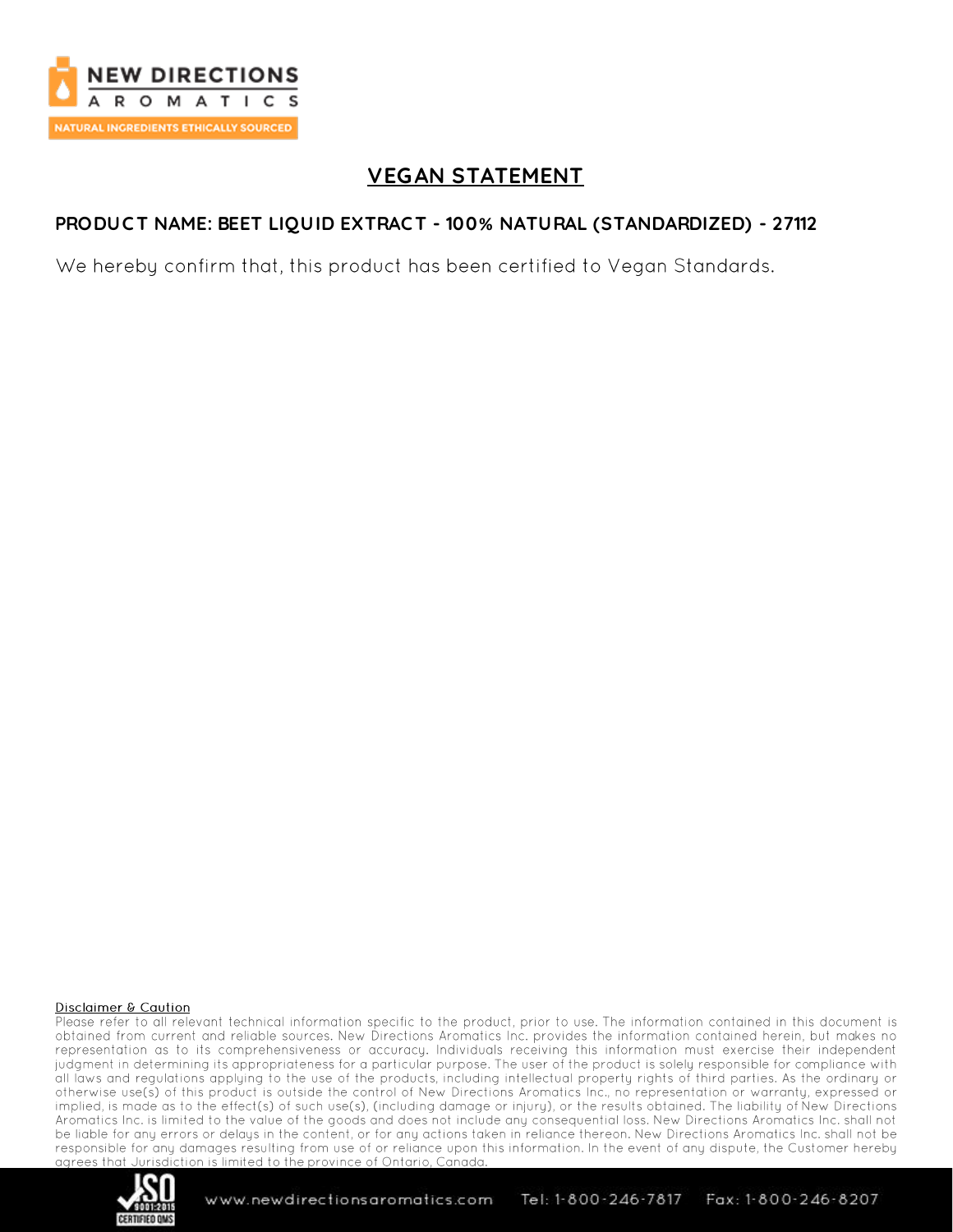

# **DEC LARATION OF C ALIFORNIA PROPOSITION 65**

## **PRODUC T NAME: BEET LIQUID EXTRAC T - 100% NATURAL (STANDARDIZED) - 27112**

We hereby declare that, to the best of our knowledge, this product does not consist of any substance(s) which is listed under California Proposition 65 list.

### Disclaimer & Caution